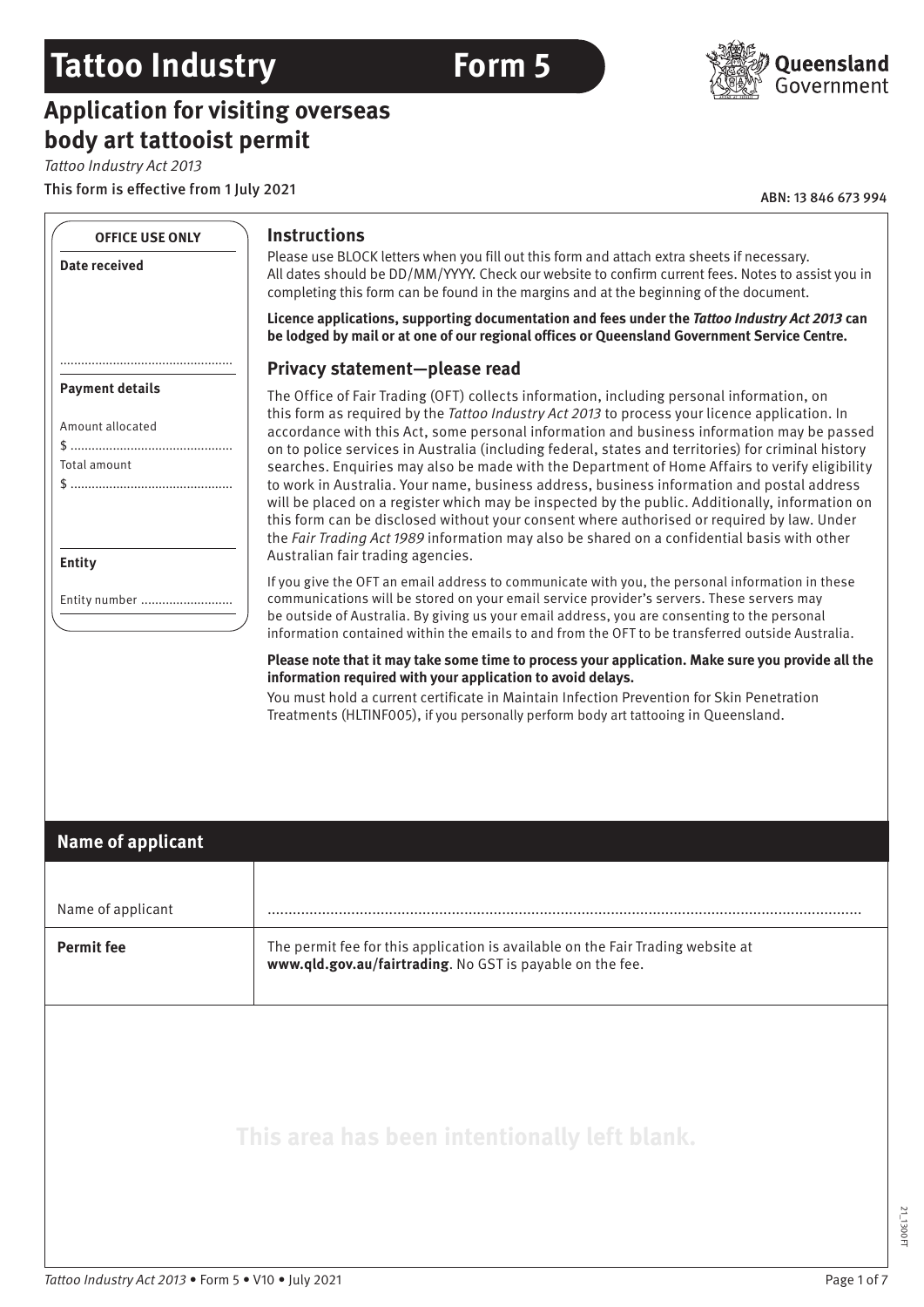| <b>Part A-Applicant details</b>                                                                                                                                                                                                                                   |                                                                                                                                                                                                                                                          |  |
|-------------------------------------------------------------------------------------------------------------------------------------------------------------------------------------------------------------------------------------------------------------------|----------------------------------------------------------------------------------------------------------------------------------------------------------------------------------------------------------------------------------------------------------|--|
| <b>Applicant details</b><br>An application for a visitors<br>permit may only be made by<br>an individual.<br>You must provide evidence<br>of each change of name. ie<br>certified copies of marriage or<br>change of name certificate.<br>Date and place of birth | Mrs<br>$\lfloor$ Ms<br>Preferred title<br>Mr<br>Miss<br>Other (specify)<br>Is the applicant known by or have they ever been known by any other name?<br>(ie Maiden name or Also Known As (AKA))<br>$\Box$ No $\Box$ Yes – Provide details of other names |  |
|                                                                                                                                                                                                                                                                   |                                                                                                                                                                                                                                                          |  |
|                                                                                                                                                                                                                                                                   |                                                                                                                                                                                                                                                          |  |
|                                                                                                                                                                                                                                                                   | $\Box$ Private<br>UN refugee<br>Government<br>Passport type                                                                                                                                                                                              |  |
| <b>Part B-Country of permanent residency</b>                                                                                                                                                                                                                      |                                                                                                                                                                                                                                                          |  |
| <b>Citizen or residency status</b>                                                                                                                                                                                                                                | Are you an Australian Resident?                                                                                                                                                                                                                          |  |
| Note: If you are an Australian<br>Citizen or an Australian                                                                                                                                                                                                        | $\Box$ No $\Box$ Yes                                                                                                                                                                                                                                     |  |
| Resident you are not eligible<br>to apply for this licence.                                                                                                                                                                                                       |                                                                                                                                                                                                                                                          |  |
| Part C-Contact details in country of permanent residency                                                                                                                                                                                                          |                                                                                                                                                                                                                                                          |  |
| <b>Residential address</b>                                                                                                                                                                                                                                        |                                                                                                                                                                                                                                                          |  |
|                                                                                                                                                                                                                                                                   |                                                                                                                                                                                                                                                          |  |
|                                                                                                                                                                                                                                                                   |                                                                                                                                                                                                                                                          |  |
|                                                                                                                                                                                                                                                                   | Postcode<br>State                                                                                                                                                                                                                                        |  |
| <b>Postal address</b><br>(if different from above)                                                                                                                                                                                                                |                                                                                                                                                                                                                                                          |  |
|                                                                                                                                                                                                                                                                   |                                                                                                                                                                                                                                                          |  |
|                                                                                                                                                                                                                                                                   |                                                                                                                                                                                                                                                          |  |
|                                                                                                                                                                                                                                                                   | Postcode<br>State                                                                                                                                                                                                                                        |  |
|                                                                                                                                                                                                                                                                   |                                                                                                                                                                                                                                                          |  |
| <b>Phone and email details</b>                                                                                                                                                                                                                                    |                                                                                                                                                                                                                                                          |  |
|                                                                                                                                                                                                                                                                   |                                                                                                                                                                                                                                                          |  |
|                                                                                                                                                                                                                                                                   |                                                                                                                                                                                                                                                          |  |
|                                                                                                                                                                                                                                                                   |                                                                                                                                                                                                                                                          |  |
|                                                                                                                                                                                                                                                                   |                                                                                                                                                                                                                                                          |  |
|                                                                                                                                                                                                                                                                   |                                                                                                                                                                                                                                                          |  |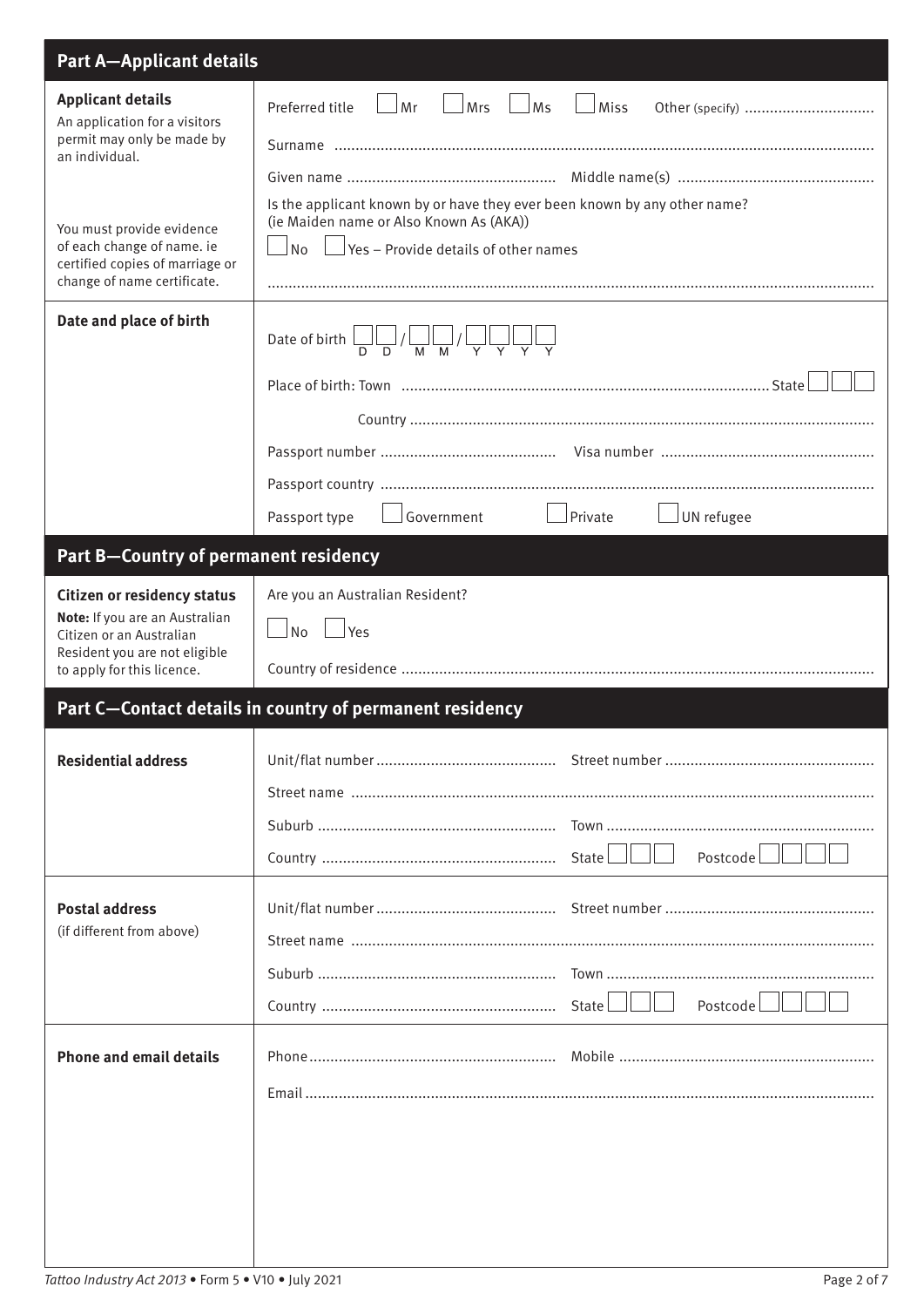| <b>Part D-Contact details for Australia</b>                                                                                                                                                                                                                                                                                                                                                   |                                                                                                                                                                                                                                                         |                      |
|-----------------------------------------------------------------------------------------------------------------------------------------------------------------------------------------------------------------------------------------------------------------------------------------------------------------------------------------------------------------------------------------------|---------------------------------------------------------------------------------------------------------------------------------------------------------------------------------------------------------------------------------------------------------|----------------------|
| <b>Residential address</b>                                                                                                                                                                                                                                                                                                                                                                    |                                                                                                                                                                                                                                                         |                      |
|                                                                                                                                                                                                                                                                                                                                                                                               |                                                                                                                                                                                                                                                         | Postcode $\Box$      |
| <b>Postal address</b><br>(if different from above)                                                                                                                                                                                                                                                                                                                                            |                                                                                                                                                                                                                                                         | Postcode             |
| <b>Phone and email details</b>                                                                                                                                                                                                                                                                                                                                                                |                                                                                                                                                                                                                                                         |                      |
|                                                                                                                                                                                                                                                                                                                                                                                               |                                                                                                                                                                                                                                                         |                      |
| <b>Part E-Term of permit</b>                                                                                                                                                                                                                                                                                                                                                                  |                                                                                                                                                                                                                                                         |                      |
| A visiting overseas body<br>art tattooist permit may<br>be granted for a maximum<br>period of 31 days.                                                                                                                                                                                                                                                                                        | State the proposed date of when you will start performing body art tattooing procedures in the<br>state of Queensland, Australia:<br>Date $\left[\bigcup_{D} \bigcup_{D}/\bigcup_{M} \bigcup_{M}/\bigcup_{\forall} \bigcup_{\forall} \bigcup_{\forall}$ |                      |
|                                                                                                                                                                                                                                                                                                                                                                                               | State the number of days for which you will require the permit: $\Box\Box$ days                                                                                                                                                                         |                      |
|                                                                                                                                                                                                                                                                                                                                                                                               | The permit, if issued, will take effect from the proposed start date stated above.                                                                                                                                                                      |                      |
|                                                                                                                                                                                                                                                                                                                                                                                               | Part F-Premises at which body art tattooing procedures will be carried out                                                                                                                                                                              |                      |
| List the addresses of all<br>premises in Queensland,<br>where you intend to carry out<br>body art tattooing procedures<br>under the authority of the<br>permit, if issued.<br>If there are additional<br>premises at which you intend<br>to carry out body art tattooing<br>procedures, you will need<br>to attach additional sheets<br>showing details with the<br>above information listed. |                                                                                                                                                                                                                                                         | Postcode<br>Postcode |
|                                                                                                                                                                                                                                                                                                                                                                                               |                                                                                                                                                                                                                                                         | Postcode             |
| <b>Part G-Infection prevention certificate</b>                                                                                                                                                                                                                                                                                                                                                |                                                                                                                                                                                                                                                         |                      |
|                                                                                                                                                                                                                                                                                                                                                                                               | Do you hold a certificate for Maintain Infection Prevention for Skin Penetration Treatments<br>(HLTINF005)?<br>∣Yes ∟∣No<br>(If Yes, please attach a copy)                                                                                              |                      |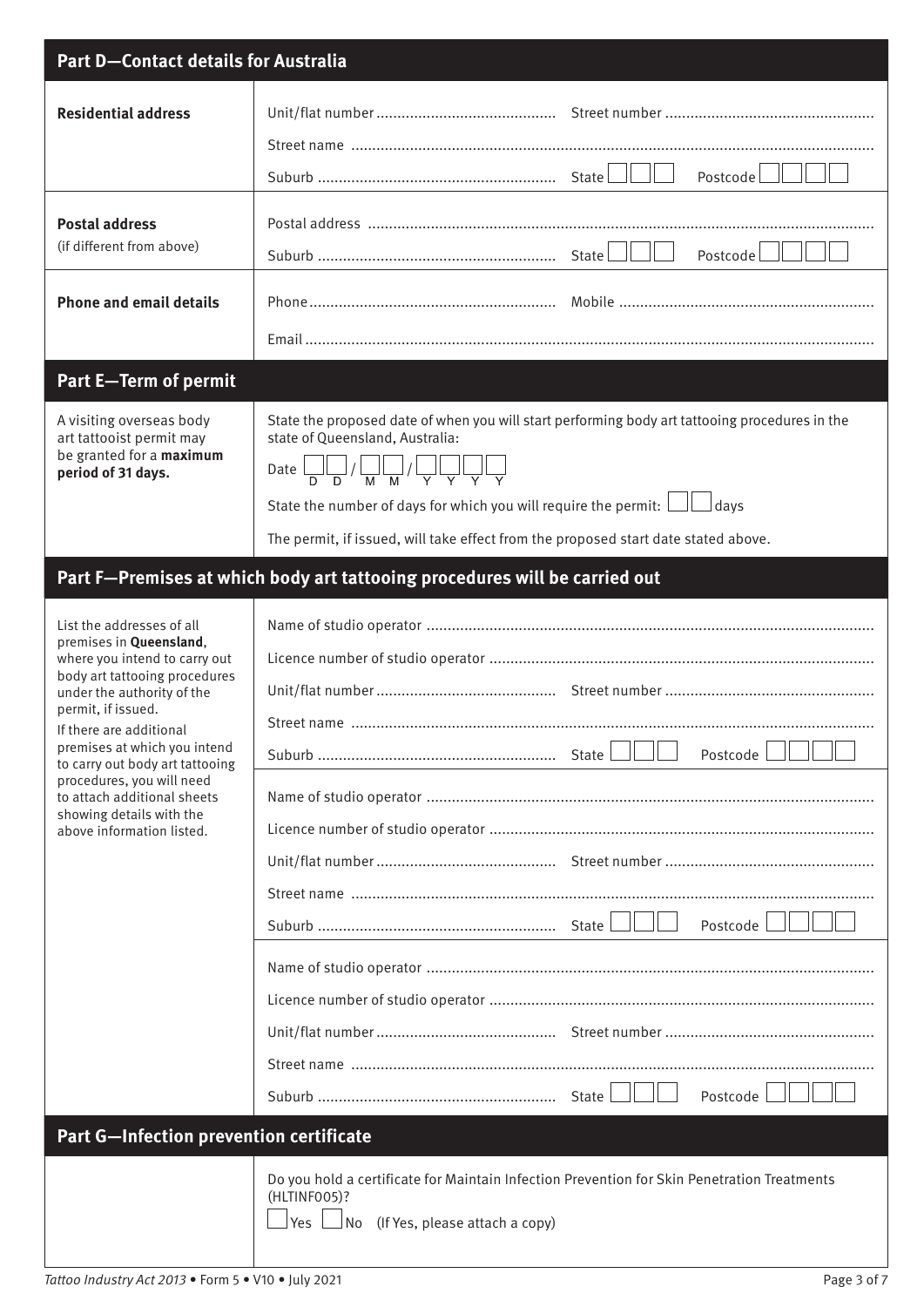| Part H-Copy of passport and visa and previous permits held                                                                                                                                                                                                                                                                                                   |                                                                                                                                                                                                                                                                                                                                                                                                                                                                                                                                                                                                                                                                                                                                                                                                                                                                                                                                                                                                                                                                                                                                                                                                                                                                                                                                                                                                  |  |
|--------------------------------------------------------------------------------------------------------------------------------------------------------------------------------------------------------------------------------------------------------------------------------------------------------------------------------------------------------------|--------------------------------------------------------------------------------------------------------------------------------------------------------------------------------------------------------------------------------------------------------------------------------------------------------------------------------------------------------------------------------------------------------------------------------------------------------------------------------------------------------------------------------------------------------------------------------------------------------------------------------------------------------------------------------------------------------------------------------------------------------------------------------------------------------------------------------------------------------------------------------------------------------------------------------------------------------------------------------------------------------------------------------------------------------------------------------------------------------------------------------------------------------------------------------------------------------------------------------------------------------------------------------------------------------------------------------------------------------------------------------------------------|--|
| You must attach to this<br>application a photocopy of your<br>passport and a copy of any visa<br>issued to you to enter Australia.<br>Note: This office will only<br>accept photocopies of original<br>documents certified by the<br>following people: Justice of<br>the Peace, Commissioner<br>for Declarations, barrister/<br>solicitor; or Notary Public. | Have you previously been issued with an Overseas Visitor Body Art Tattooist Permit under the<br>Tattoo Industry Act 2013 in Queensland, Australia?<br>$\sqrt{2}$ Yes – Please provide details<br>No                                                                                                                                                                                                                                                                                                                                                                                                                                                                                                                                                                                                                                                                                                                                                                                                                                                                                                                                                                                                                                                                                                                                                                                              |  |
|                                                                                                                                                                                                                                                                                                                                                              | Part I-Legislative requirements relating to the performance of body art tattooing procedures                                                                                                                                                                                                                                                                                                                                                                                                                                                                                                                                                                                                                                                                                                                                                                                                                                                                                                                                                                                                                                                                                                                                                                                                                                                                                                     |  |
| The chief executive will take<br>into account when considering<br>whether to grant a permit,<br>your capacity to comply with<br>legislative requirements in<br>the State of Queensland,<br>Australia, relating to the<br>performance of body art<br>tattooing procedures.                                                                                    | Make the following declarations by ticking the 'Yes' box.<br>I have read the notes Applying for a Visiting Overseas Body Art Tattooist Permit.<br>$\vert$ Yes<br>I undertake to ensure to the best of my ability, that all body art tattooing procedures<br>undertaken by me in the State of Queensland, Australia, will comply with applicable legislative<br>requirements as listed in the fact sheet.<br>$\vert$ Yes                                                                                                                                                                                                                                                                                                                                                                                                                                                                                                                                                                                                                                                                                                                                                                                                                                                                                                                                                                          |  |
| <b>Part J-Checklist and declaration</b>                                                                                                                                                                                                                                                                                                                      |                                                                                                                                                                                                                                                                                                                                                                                                                                                                                                                                                                                                                                                                                                                                                                                                                                                                                                                                                                                                                                                                                                                                                                                                                                                                                                                                                                                                  |  |
|                                                                                                                                                                                                                                                                                                                                                              | Please check each statement and tick each box if you have met the following requirements:<br>I have completed each part of this form honestly and correctly to the best of my knowledge.<br>I have provided all relevant documentation to meet the identification verification check.<br>I have enclosed the application fee.<br>I have enclosed a copy of my hygiene certificate (if applicable).<br>Please note: if you do not provide all the information requested on this form, your application<br>will be delayed until the department receives the required information from you.<br>I am applying for an Overseas Visitor Body Art Tattooist Permit under the Tattoo Industry Act<br>2013 and certify that the particulars specified in this application and all attachments are, to the<br>best of my knowledge, true and correct in every detail, and I:<br>authorise The Office of Fair Trading to make any inquiries and to receive and disclose any<br>information which is relevant to my eligibility to hold this licence<br>accept that failure to supply information required on this application may delay the<br>processing of this application<br>have the right to seek access to and correction of information supplied.<br>$\bullet$<br>Note: It is an offence under the Tattoo Industry Act 2013 to make a false or misleading statement<br>in this application.<br>M M |  |
| Lodgement details                                                                                                                                                                                                                                                                                                                                            |                                                                                                                                                                                                                                                                                                                                                                                                                                                                                                                                                                                                                                                                                                                                                                                                                                                                                                                                                                                                                                                                                                                                                                                                                                                                                                                                                                                                  |  |
| <b>IMPORTANT!</b><br>Please make sure you:<br>provide all necessary<br>information and<br>documentation<br>• sign the application                                                                                                                                                                                                                            | Please lodge the completed application, any supporting documentation and applicable fees to<br>the Office of Fair Trading at the address below, at one of our regional offices, or at a Queensland<br><b>Government Service Office.</b><br>By mail:<br>Industry Licensing Unit, GPO Box 3111, Brisbane QLD 4001<br>In person:                                                                                                                                                                                                                                                                                                                                                                                                                                                                                                                                                                                                                                                                                                                                                                                                                                                                                                                                                                                                                                                                    |  |

• sign the application • return all pages of the application form.

Visit **www.qld.gov.au/fairtrading** or call **13 QGOV** (13 74 68) for information and your nearest Fair Trading Office or Queensland Government Service Office.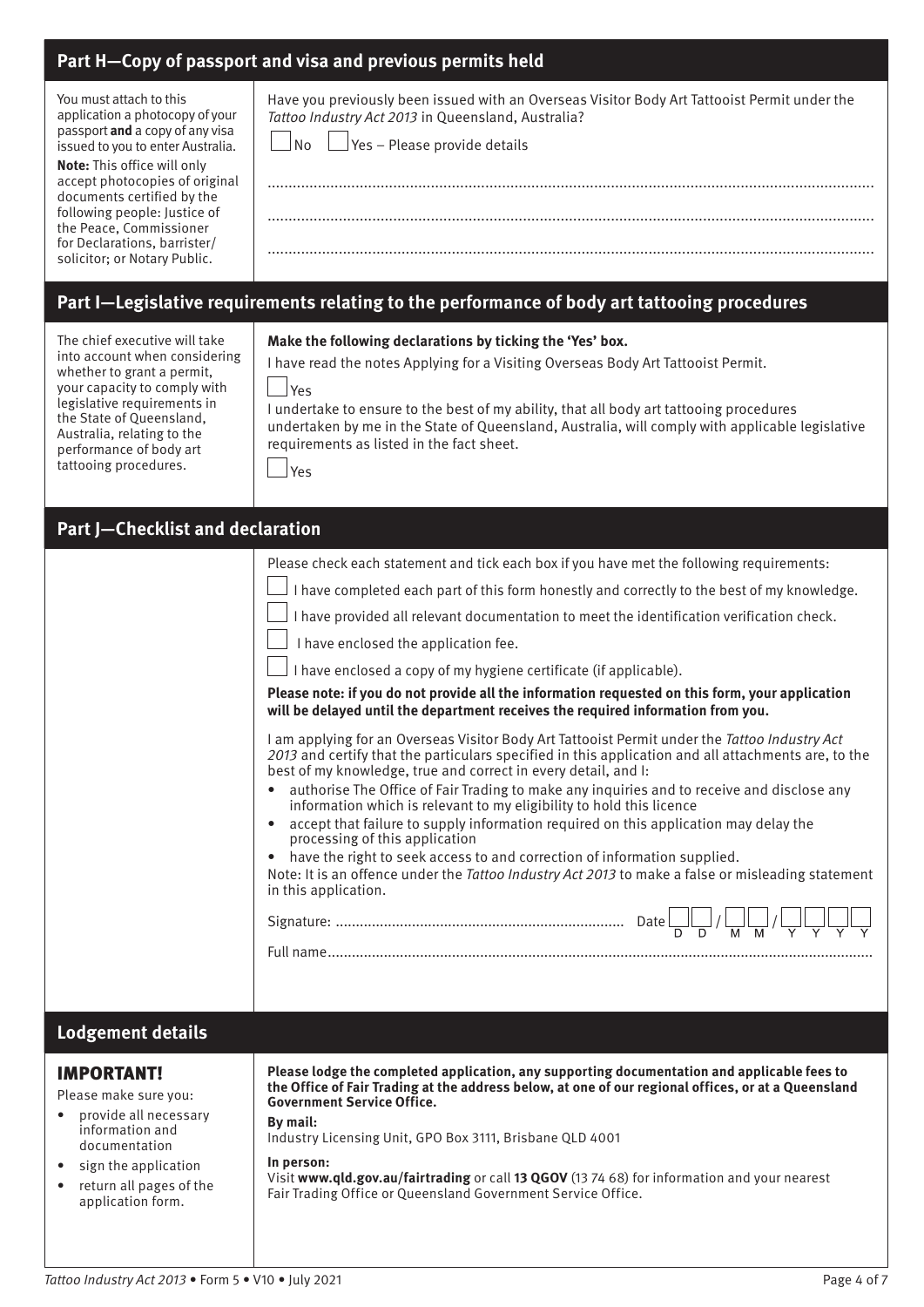| <b>Payer details</b>                                                                                           |                                                                                                                                                                                                                                                                                                                                                                                                                                                                                                  |
|----------------------------------------------------------------------------------------------------------------|--------------------------------------------------------------------------------------------------------------------------------------------------------------------------------------------------------------------------------------------------------------------------------------------------------------------------------------------------------------------------------------------------------------------------------------------------------------------------------------------------|
| This section must be<br>completed if payment has<br>been made by another person<br>on behalf of the applicant. | $\vert$ Postcode $\vert$<br>Yes $\Box$ No $\Box$<br>Receipt request                                                                                                                                                                                                                                                                                                                                                                                                                              |
| <b>Payment</b>                                                                                                 |                                                                                                                                                                                                                                                                                                                                                                                                                                                                                                  |
| <b>Payment details</b>                                                                                         | Debit/Credit card<br>Money order<br>Cheque<br>Cash-pay in person<br>Do not send cash by mail<br>Make money order or cheque payable to the Office of Fair Trading.<br>A receipt will not be issued unless specifically requested.                                                                                                                                                                                                                                                                 |
| Debit/Credit card                                                                                              | OFT cannot accept debit/credit card details over the phone, fax or email (including any attachments)<br>in accordance with the Payment Card Industry Data Security Standard. If an email or fax is received<br>containing debit/credit card details, it will be deleted immediately and your application and<br>payment will not be processed.                                                                                                                                                   |
| Charge my:                                                                                                     | Go online to www.qld.gov.au/fairtrading<br><b>VISA</b><br><b>MasterCard</b>                                                                                                                                                                                                                                                                                                                                                                                                                      |
| Debit/Credit card number:                                                                                      |                                                                                                                                                                                                                                                                                                                                                                                                                                                                                                  |
| Cardholder's name:                                                                                             |                                                                                                                                                                                                                                                                                                                                                                                                                                                                                                  |
| Amount authorised:<br>Cardholder's signature:                                                                  | Expiry date:                                                                                                                                                                                                                                                                                                                                                                                                                                                                                     |
| Online<br>payments                                                                                             | Tick box if you wish to pay online<br>If you select this option, once OFT has received your documentation, an officer will be in<br>contact to provide you with a Customer Reference Number (CRN). You can use this to pay via<br>the following methods:<br><b>VISA</b><br><b>MasterCard</b><br>Go online to www.qld.gov.au/fairtrading<br>Payments can be made using BPAY through your bank or financial institution using the<br>reference details that will be provided to you.<br><b>PAY</b> |
| <b>By post</b>                                                                                                 | A cheque or money order can be posted in, together with the application form.<br>Make money order or cheque payable to the Office of Fair Trading                                                                                                                                                                                                                                                                                                                                                |
| In person                                                                                                      | You can also visit a Fair Trading Office or an applicable Queensland Government Service Office to<br>lodge this application and pay the applicable fees over the counter.<br>Visit www.qld.gov.au/fairtrading or call 13 QGOV (13 74 68) for your nearest Fair Trading Office or<br>Queensland Government Service Office.                                                                                                                                                                        |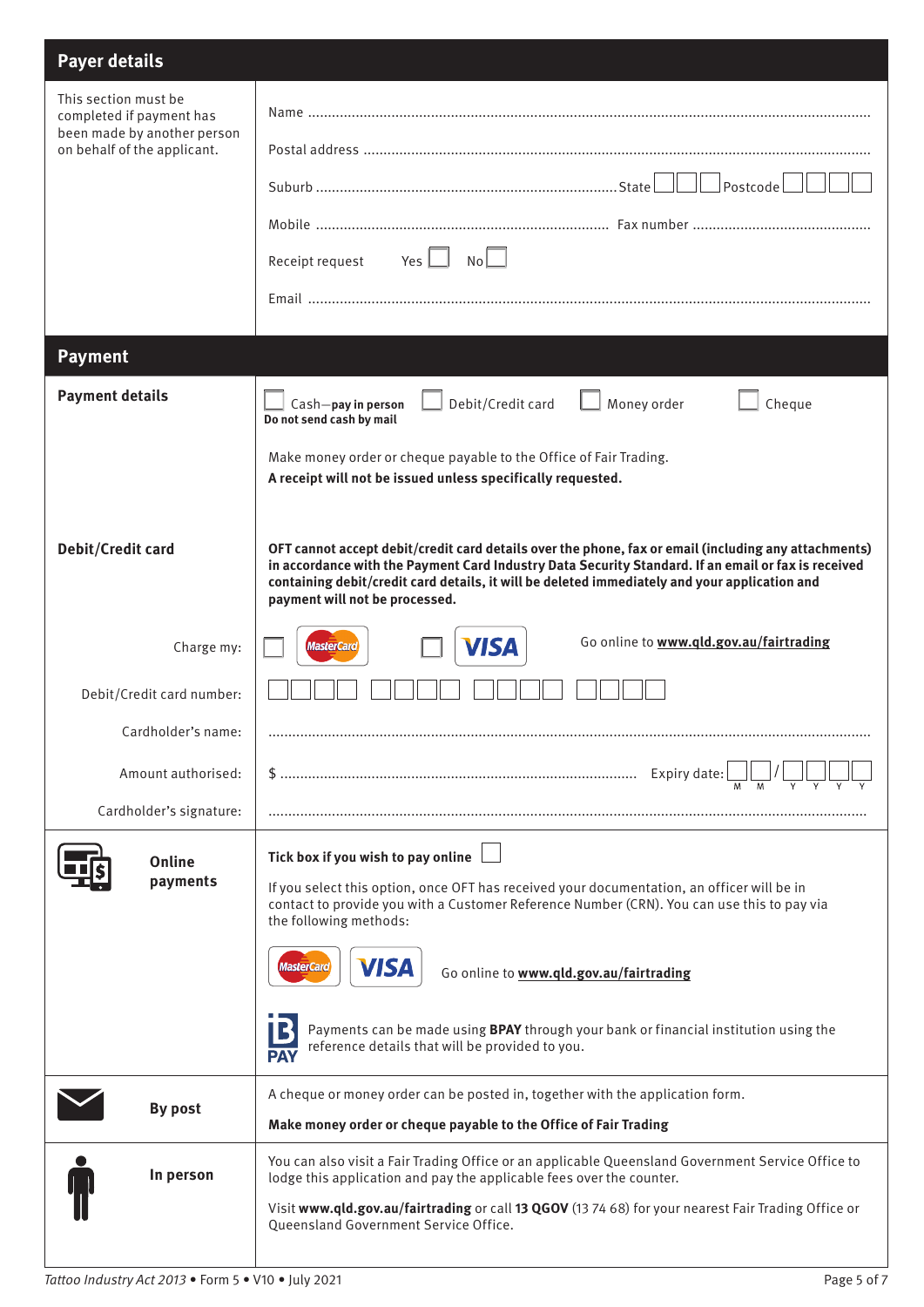**This page has been intentionally left blank.**

**Proceed to next section for payment details.**

**If you do not complete the payment section this form will be considered incomplete and may delay processing.**